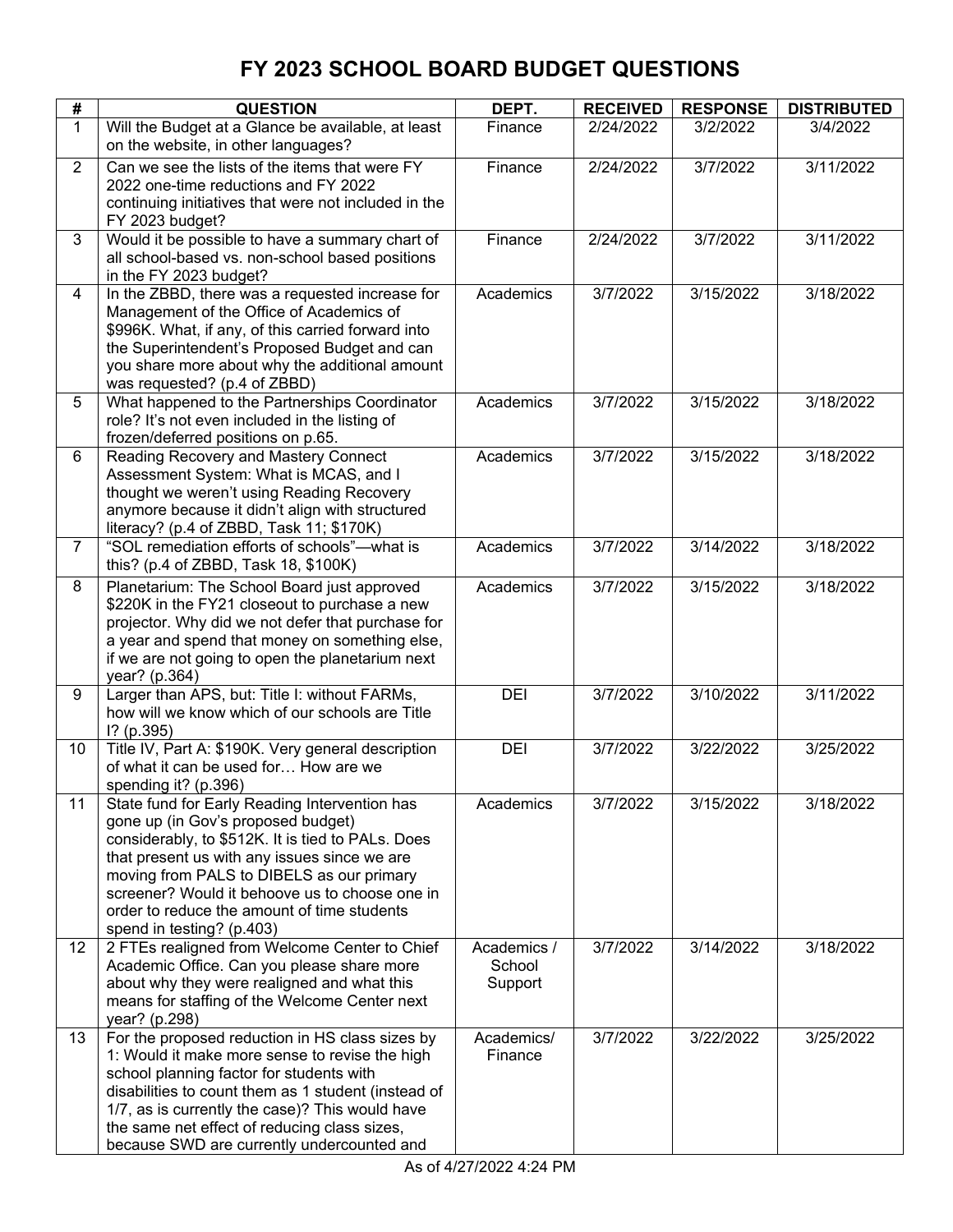| #  | <b>QUESTION</b>                                                                                                                                                                                                                                                                                                                                                                | DEPT.                                   | <b>RECEIVED</b> | <b>RESPONSE</b> | <b>DISTRIBUTED</b> |
|----|--------------------------------------------------------------------------------------------------------------------------------------------------------------------------------------------------------------------------------------------------------------------------------------------------------------------------------------------------------------------------------|-----------------------------------------|-----------------|-----------------|--------------------|
|    | inflate class sizes, and it would correct for the<br>outdated planning factor.                                                                                                                                                                                                                                                                                                 |                                         |                 |                 |                    |
| 14 | Why do we need a \$235K outlay for CTE start-up<br>costs at the W-L Annex? (p.258)                                                                                                                                                                                                                                                                                             | Academics -<br><b>CTE</b>               | 3/7/2022        | 3/15/2022       | 3/18/2022          |
| 15 | What information do we have on the usage and<br>ROI for Discovery Streaming, Wixie, and<br>Nearpod? (p.40 of ZBBD, \$300K)                                                                                                                                                                                                                                                     | Academics-<br>Educational<br>Technology | 3/7/2022        | 3/21/2022       | 3/25/2022          |
| 16 | Edmentum: expansion of current usage. Can you<br>share more? (p.44 of ZBBD, \$211K)                                                                                                                                                                                                                                                                                            | Academics -<br><b>ELA</b>               | 3/7/2022        | 3/14/2022       | 3/18/2022          |
| 17 | I need help understanding<br>"Resource/Professional Learning" line item in the<br>ELA area of the "Zero-Based Budgeting Details"<br>document (p.45, Task 7, \$3.2M). Includes \$2.5M<br>in staffing, \$685K in Lexia/Writing Revolution).                                                                                                                                      | Academics -<br><b>ELA</b>               | 3/7/2022        | 3/15/2022       | 3/18/2022          |
| 18 | Some EL Teachers (15.6) and Instructional<br>Assistants (4.5) are paid by OEL directly, vs.<br>through school budgets. Can you share more<br>about why this is the case? How does this relate<br>to the planning factors we use to staff EL?                                                                                                                                   | Academics-<br>English<br>Learners       | 3/7/2022        | 3/15/2022       | 3/18/2022          |
| 19 | The ZBBD describes a baseline funding increase<br>of \$233K since last year. (This is outside of the<br>new funds requested for additional EL<br>counselors, 0.5 FTE specialist role, etc.) Did this<br>money get included in the Superintendent's<br>Proposed Budget and what accounts for the<br>increase? (p.49 of ZBBD)                                                    | Academics-<br>English<br>Learners       | 3/7/2022        | 3/15/2022       | 3/18/2022          |
| 20 | Gifted: I concerned that this remains<br>underfunded. We have schools ranging from 16<br>gifted students to more than 700, all staffed with<br>one RTG. When will we revisit this planning<br>factor to ensure a high level of support and<br>service to our gifted students?                                                                                                  | Academics-<br>Gifted<br><b>Services</b> | 3/7/2022        | 3/14/2022       | 3/18/2022          |
| 21 | Health textbooks-in the ZBBD, only \$5K is<br>requested and the narrative notes that we have<br>not had health textbooks for the last 20 years.<br>Why? (p.58)                                                                                                                                                                                                                 | Academics-<br>Health and PE             | 3/7/2022        | 3/11/2022       | 3/11/2022          |
| 22 | Could you please share the rationale for adding a<br>new coordinator for the Functional Life Skills<br>program? If we are trying to move towards<br>greater inclusion for SWD, this FLS position does<br>not seem to support that goal.                                                                                                                                        | Academics -<br>Special<br>Education     | 3/7/2022        | 3/11/2022       | 3/11/2022          |
| 23 | Student Support Coordinators: What evidence of<br>impact are we collecting at schools where these<br>positions have already been added? (p.36,<br>\$0.93, 7 FTE)                                                                                                                                                                                                               | Academics-<br>Special<br>Education      | 3/7/2022        | 3/11/2022       | 3/11/2022          |
| 24 | Behavior specialists: I am concerned that this is<br>reactive rather than proactive and it is "fixing the<br>child" focused rather than examining the way that<br>the adults and the school environments might<br>need to change. Why are we creating positions<br>that are framed this way, rather than hiring<br>inclusion coaches or classroom culture<br>interventionists? | Academics-<br>Special<br>Education      | 3/7/2022        | 3/14/2022       | 3/18/2022          |
| 25 | The "Zero-Based Budgeting Details" document<br>lists \$100K needed for contracted OT/PT<br>services, with \$0 allocated towards this purpose<br>in FY22. What has changed? (p.100 of ZBBD)                                                                                                                                                                                     | Academics-<br>Special<br>Education      | 3/7/2022        | 3/11/2022       | 3/11/2022          |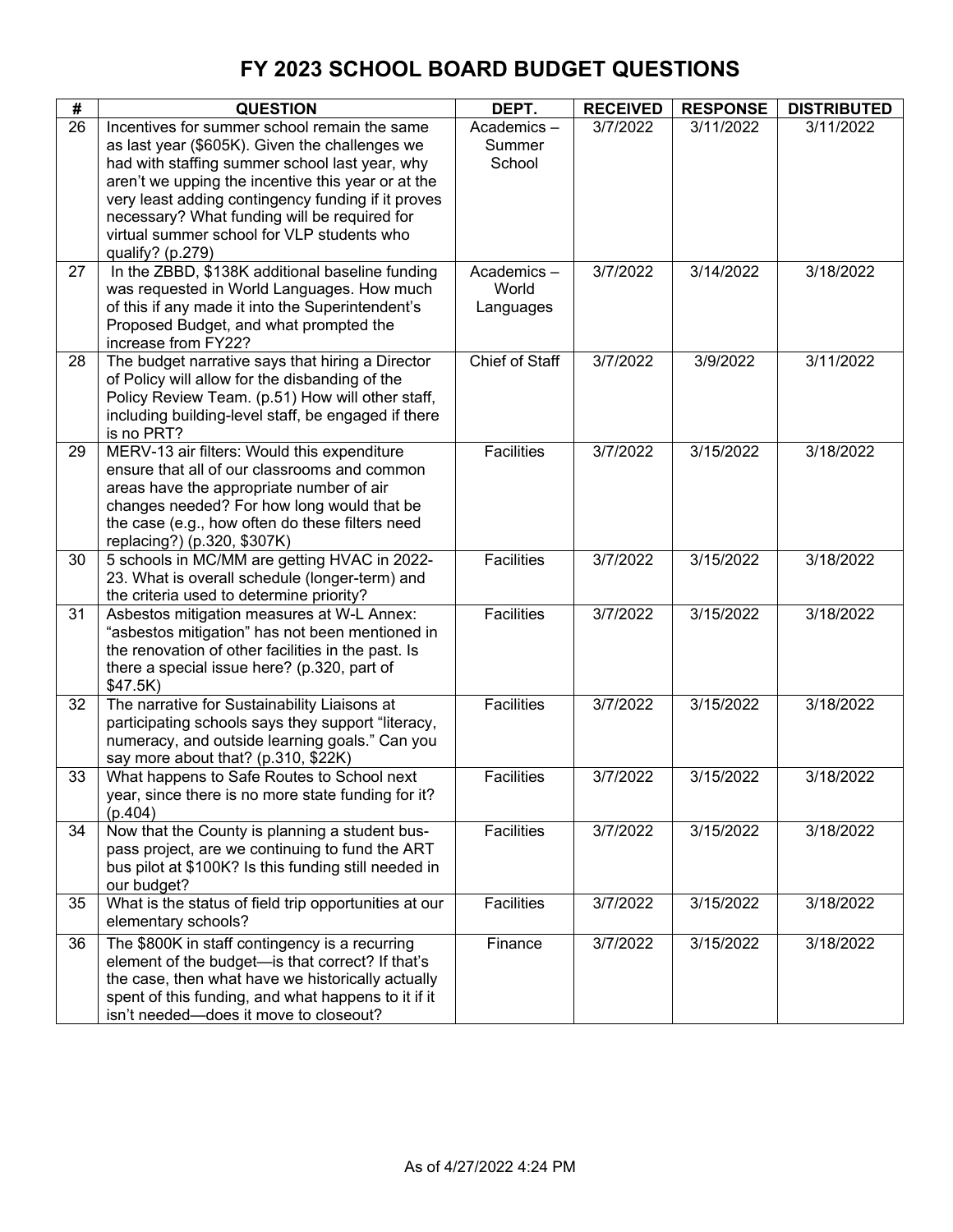| #  | <b>QUESTION</b>                                                                                                                                                                                                                                                                                                                                                                                                                                                                                                                                                                                                           | DEPT.                          | <b>RECEIVED</b> | <b>RESPONSE</b> | <b>DISTRIBUTED</b> |
|----|---------------------------------------------------------------------------------------------------------------------------------------------------------------------------------------------------------------------------------------------------------------------------------------------------------------------------------------------------------------------------------------------------------------------------------------------------------------------------------------------------------------------------------------------------------------------------------------------------------------------------|--------------------------------|-----------------|-----------------|--------------------|
| 37 | In the revision of middle school planning factors<br>to account for the team-based approach: when<br>we staff based on the formula of "130 students,"<br>does that 130 include everyone? More<br>specifically: does it include students with<br>disabilities who are currently counted as 1/7 of a<br>student? (Referencing ASEAC's planning factor<br>work and recommendations here.)                                                                                                                                                                                                                                    | Finance                        | 3/7/2022        | 3/10/2022       | 3/11/2022          |
| 38 | Title II, Part A: \$653K in federal funds, up<br>considerably from previous years. Why the<br>increase and also why does narrative say "these<br>positions are no longer provided"? (p.396)                                                                                                                                                                                                                                                                                                                                                                                                                               | Finance/<br>Human<br>Resources | 3/7/2022        | 3/14/2022       | 3/18/2022          |
| 39 | In the FY22 and proposed FY23 budgets, a<br>significant number of FTE's were converted from<br>contingency to budgeted positions. Why have the<br>contingency funds not been adjusted to<br>compensate for these changes?                                                                                                                                                                                                                                                                                                                                                                                                 | Finance                        | 3/7/2022        | 3/10/2022       | 3/11/2022          |
| 40 | If approved, how long will the proposed<br>adjustments in compensation keep us<br>competitive with nearby districts?                                                                                                                                                                                                                                                                                                                                                                                                                                                                                                      | Human<br>Resources             | 3/7/2022        | 3/16/2022       | 3/18/2022          |
| 41 | This year as last, we are cutting \$20K in support<br>for NBCT study and credentialing. (p.346) Given<br>the abundance of evidence that demonstrates<br>positive impact of NBCTs on student<br>achievement, why would we cut this? And why<br>would we propose reallocating \$10K of this (on<br>the next page) to cover printing costs for the<br>teacher evaluation handbook, which is also<br>accessible online? This seems shortsighted.                                                                                                                                                                              | Human<br>Resources             | 3/7/2022        | 3/16/2022       | 3/18/2022          |
| 42 | Elementary assistant principals are tasked with<br>coordinating testing at their schools, except for<br>Title I ES which are each allocated a 0.5 FTE<br>testing coordinator. For schools without a<br>dedicated 0.5 testing coordinator, the APs are<br>tasked with organizing an increasing number of<br>tests (and risk losing their licenses if they do so<br>incorrectly, per the state). This coming year,<br>there will be three SOL test administrations per<br>school, plus others (NNAT, COGAT, etc.). What<br>are we doing to compensate APs at schools that<br>lack testing coordinators for this extra work? | Human<br>Resources             | 3/7/2022        | 3/21/2022       | 3/25/2022          |
| 43 | Satisfaction with APS-provided professional<br>learning experiences is low, as measured by staff<br>responses to the "Your Voice Matters" survey<br>questions. If professional learning were funded<br>and staffed in a more robust way, would this<br>change? What are we doing to increase the<br>satisfaction with, and impact of, district-provided<br>PL? (p.347, \$587K, 2.5 FTE)                                                                                                                                                                                                                                   | Human<br><b>Resources</b>      | 3/7/2022        | 3/21/2022       | 3/25/2022          |
| 44 | According to an assistant principal, while we are<br>adjusting for up to four missed steps, we are not<br>adjusting for those missed steps if the employee<br>is now in a different position. A simple example is<br>a teacher who is now an AP. That person is not<br>going to get compensated for their missed steps<br>while a teacher. Why is this group excluded from                                                                                                                                                                                                                                                | Human<br>Resources             | 3/7/2022        | 3/16/2022       | 3/18/2022          |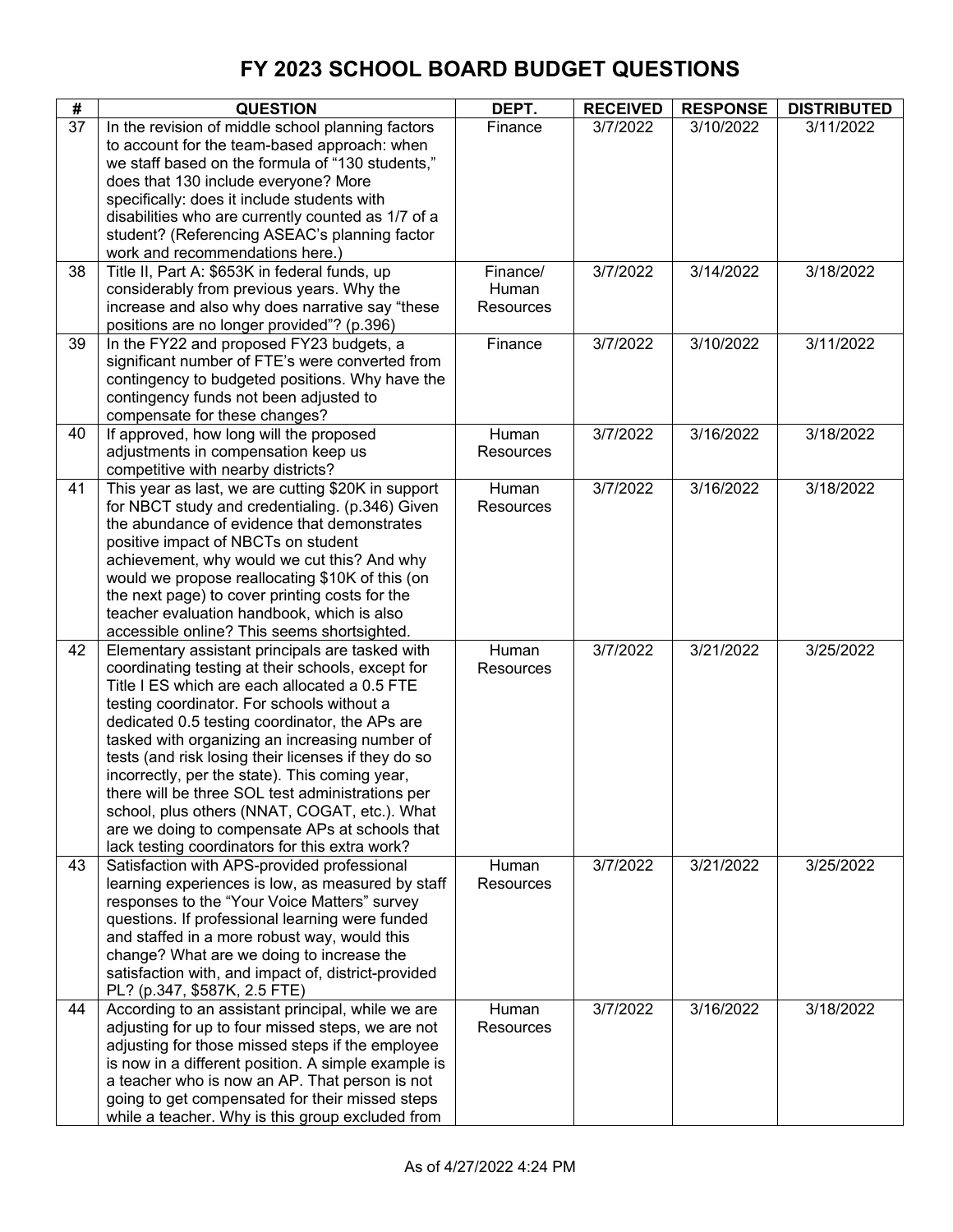| #  | <b>QUESTION</b>                                                                               | DEPT.            | <b>RECEIVED</b> | <b>RESPONSE</b> | <b>DISTRIBUTED</b> |
|----|-----------------------------------------------------------------------------------------------|------------------|-----------------|-----------------|--------------------|
|    | the adjustment and what would it cost to include                                              |                  |                 |                 |                    |
|    | them?                                                                                         |                  |                 |                 |                    |
| 45 | What are the current TDM incentive amounts we                                                 | Facilities &     | 3/7/2022        | 3/15/2022       | 3/18/2022          |
|    | offer to staff? Are we fully funding the TDM                                                  | Operations       |                 |                 |                    |
|    | program at this point?                                                                        |                  |                 |                 |                    |
| 46 | Could you please clarify what is happening with                                               | Human            | 3/7/2022        | 3/16/2022       | 3/18/2022          |
|    | the Employee Assistance Program next year?                                                    | Resources /      |                 |                 |                    |
|    | The budget narrative reads: "In order to continue                                             | Finance          |                 |                 |                    |
|    | providing existing services, the EAP is decreased                                             |                  |                 |                 |                    |
|    | by \$23,283. Details of these increases follow." ??                                           |                  |                 |                 |                    |
|    | (p.349)                                                                                       |                  |                 |                 |                    |
| 47 | Do we really need \$200K for continued                                                        | Human            | 3/7/2022        | 3/16/2022       | 3/18/2022          |
|    | compensation studies? Could we apply that                                                     | Resources /      |                 |                 |                    |
|    | towards a planning factor review instead? (and/or                                             | Finance          |                 |                 |                    |
|    | use the \$75K allocated for budget studies to that<br>end?)                                   |                  |                 |                 |                    |
| 48 | There is no more free broadband service to                                                    | Information      | 3/7/2022        | 3/9/2022        | 3/11/2022          |
|    | students and families through the Comcast                                                     | <b>Services</b>  |                 |                 |                    |
|    | Service for Students (this year and next year)-                                               |                  |                 |                 |                    |
|    | so how are APS and Arlington County providing                                                 |                  |                 |                 |                    |
|    | broadband to families who need it? (p.399)                                                    |                  |                 |                 |                    |
| 49 | I see the following COVID-related expenses                                                    | Safety,          | 3/7/2022        | 3/22/2022       | 3/25/2022          |
|    | included in the budget:                                                                       | Security, Risk   |                 |                 |                    |
|    | a. Qualtrics (p.304, \$40K)                                                                   | and              |                 |                 |                    |
|    | b. Syphax screening staff (p.337, \$50K)                                                      | Emergency        |                 |                 |                    |
|    | c. MERV-13 air filtration upgrades (p.320,                                                    | Management       |                 |                 |                    |
|    | \$307K)                                                                                       |                  |                 |                 |                    |
|    | However, I do not see contingency funding for                                                 |                  |                 |                 |                    |
|    | masks, testing, outdoor lunch attendants or other                                             |                  |                 |                 |                    |
|    | potential costs. Are we expecting funding from                                                |                  |                 |                 |                    |
|    | other sources for these things or are we simply<br>assuming we won't need them?               |                  |                 |                 |                    |
| 50 | \$180K for website upgrade. What specific                                                     | School and       | 3/7/2022        | 3/14/2022       | 3/18/2022          |
|    | changes are needed? Technical, UX, other?                                                     | Community        |                 |                 |                    |
|    | Unless there are specific problems that need to                                               | <b>Relations</b> |                 |                 |                    |
|    | be addressed, it doesn't seem wise to spend this                                              |                  |                 |                 |                    |
|    | amount just because APS has exceeded the                                                      |                  |                 |                 |                    |
|    | recommended # of years since the last refresh.                                                |                  |                 |                 |                    |
|    | (p.62)                                                                                        |                  |                 |                 |                    |
| 51 | When will we be able to get a sense of the actual                                             | School           | 3/7/2022        | 3/16/2022       | 3/18/2022          |
|    | costs of virtual learning next year for the students                                          | Support          |                 |                 |                    |
|    | who qualify?                                                                                  |                  |                 |                 |                    |
| 52 | Responsive Classroom: is \$20K enough? What                                                   | School           | 3/7/2022        | 3/16/2022       | 3/18/2022          |
|    | evidence of effectiveness and/or fidelity of<br>implementation do we have for schools already | Support          |                 |                 |                    |
|    | using RC? Is APS moving to RC district-wide and                                               |                  |                 |                 |                    |
|    | what does that mean for schools that use other                                                |                  |                 |                 |                    |
|    | systems like PBIS? (p.41, \$0.02)                                                             |                  |                 |                 |                    |
| 53 | Trauma-Informed: Am I reading correctly that we                                               | School           | 3/7/2022        | 3/16/2022       | 3/18/2022          |
|    | only have \$1,000 total budgeted for trauma-                                                  | Support          |                 |                 |                    |
|    | informed instruction training next year (or is it                                             |                  |                 |                 |                    |
|    | \$1,000 over some baseline? Not clear). \$1,000 is                                            |                  |                 |                 |                    |
|    | simply not enough, IMO, given what students                                                   |                  |                 |                 |                    |
|    | and families and staff members have been                                                      |                  |                 |                 |                    |
|    | through $(p.290)$                                                                             |                  |                 |                 |                    |
| 54 | Four fewer psychologist and social workers, per                                               | School           | 3/7/2022        | 3/16/2022       | 3/18/2022          |
|    | planning factors and enrollment adjustments.                                                  | Support          |                 |                 |                    |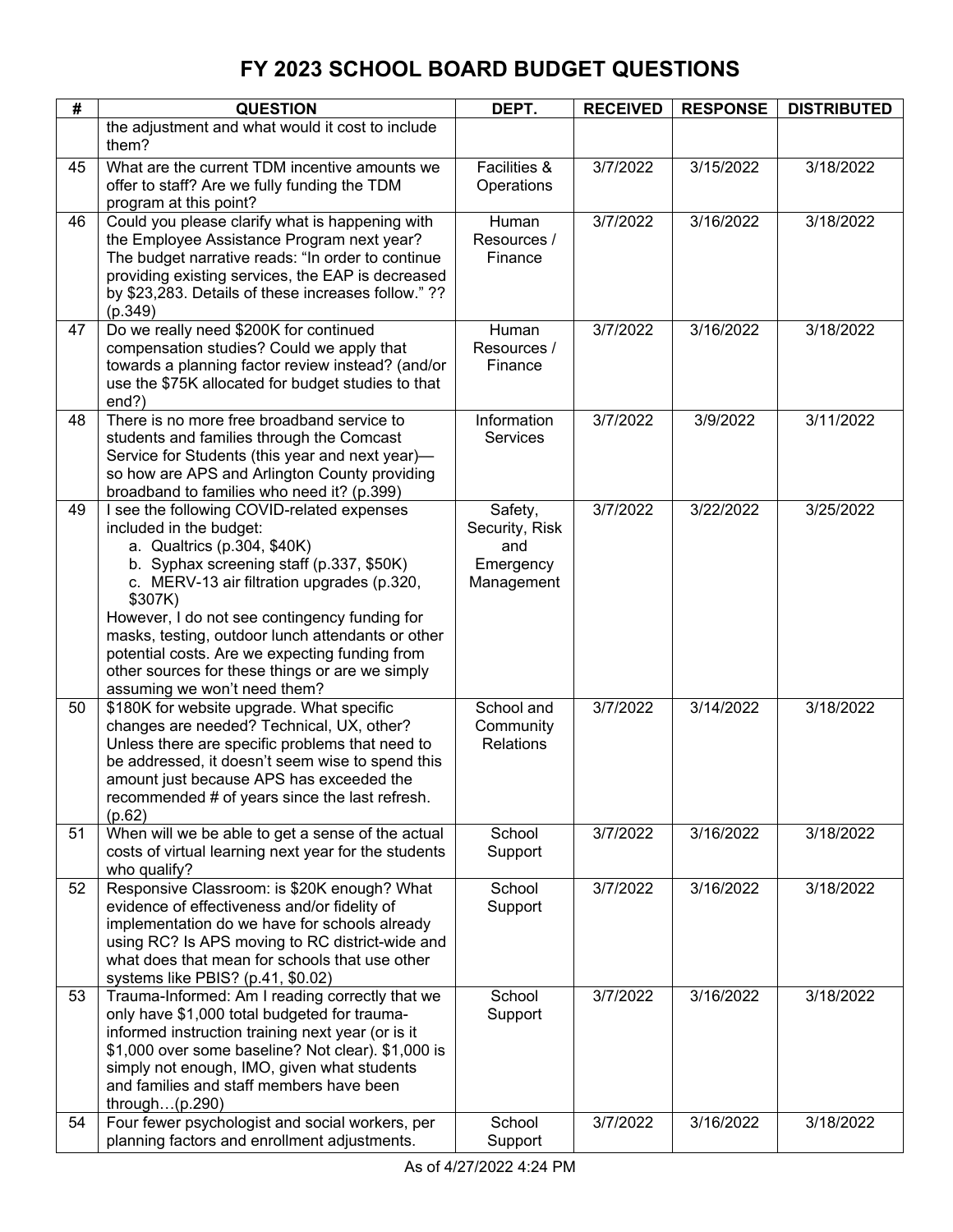| #  | <b>QUESTION</b>                                                                                                                                                                                                                                                                                                                                                                                                                                                                                                                                                                                                                                                                                                                                                                                                                                                                                                                                                                                                                                                                                                                                                                                                                                             | DEPT.                                  | <b>RECEIVED</b> | <b>RESPONSE</b> | <b>DISTRIBUTED</b> |
|----|-------------------------------------------------------------------------------------------------------------------------------------------------------------------------------------------------------------------------------------------------------------------------------------------------------------------------------------------------------------------------------------------------------------------------------------------------------------------------------------------------------------------------------------------------------------------------------------------------------------------------------------------------------------------------------------------------------------------------------------------------------------------------------------------------------------------------------------------------------------------------------------------------------------------------------------------------------------------------------------------------------------------------------------------------------------------------------------------------------------------------------------------------------------------------------------------------------------------------------------------------------------|----------------------------------------|-----------------|-----------------|--------------------|
|    | Shouldn't we keep these in the budget given the<br>significant social, emotional and mental health<br>needs we're seeing? (p.295)                                                                                                                                                                                                                                                                                                                                                                                                                                                                                                                                                                                                                                                                                                                                                                                                                                                                                                                                                                                                                                                                                                                           |                                        |                 |                 |                    |
| 55 | If we keep the 2 psychs and 2 social workers that<br>are otherwise being eliminated due to a planning<br>factor adjustment, what would the actual ratio of<br>psychs/students and SWs /students be? What<br>are the current industry-recommended ratios for<br>the two positions?                                                                                                                                                                                                                                                                                                                                                                                                                                                                                                                                                                                                                                                                                                                                                                                                                                                                                                                                                                           | School<br>Support                      | 3/8/2022        | 3/21/2022       | 3/25/2022          |
| 56 | During tonight's BAC, one of the members<br>mentioned an analysis they had done of the<br>staffing ratios across schools that raised a<br>question for me about how we looked at our<br>budget before launching it. It sounds like she did<br>an analysis of ranking the total spend at schools<br>(unclear if it was just instructional total or the<br>overall total) and noted that the there was an<br>inverse relationship between the highest funded<br>schools and demographic diversity.<br>A couple of questions that raised:<br>1) Did we do an analysis like this looking at<br>when we built out the budget? If yes, what did it<br>tell us and what are the headline messages that<br>came out of it? If not, is this something we could<br>do going forward (especially in a new budgeting<br>platform)?<br>2) A messaging question: When this comes to<br>us from the community, do we have a response<br>to this push?<br>I do not believe that her analysis factored in<br>enrollment, which likely explains some of this<br>differential. However, I think this raises the same<br>question we've talked about in the past regarding<br>use of staffing contingency and disparate uses of<br>staffing dollars that have come in the past. | Finance                                | 3/10/2022       | 3/15/2022       | 3/18/2022          |
| 57 | When was the last technology app study done?                                                                                                                                                                                                                                                                                                                                                                                                                                                                                                                                                                                                                                                                                                                                                                                                                                                                                                                                                                                                                                                                                                                                                                                                                | Information<br>Services /<br>Academics | 3/14/2022       | 3/22/2022       | 3/25/2022          |
| 58 | Please provide a summary of all the instructional<br>software being used in the system and what it<br>costs. Have we done any evaluations of the<br>effectiveness of individual software systems?                                                                                                                                                                                                                                                                                                                                                                                                                                                                                                                                                                                                                                                                                                                                                                                                                                                                                                                                                                                                                                                           | Academics                              | 3/14/2022       | 4/27/2022       | 4/29/2022          |
| 59 | Please provide a staff response to the Student<br>Services Advisory Committee Recommendation<br>#1, which is to "conduct a full program evaluation<br>of the APS Student Services Dept programs and<br>services relating to the SEL programs and the<br>tiered system of support."<br>According to the SSAC report, there has never<br>been an evaluation of this program. This gets<br>directly at one of our top school board priorities.<br>Does staff support this recommendation? What<br>would be the proposed timeline and cost?                                                                                                                                                                                                                                                                                                                                                                                                                                                                                                                                                                                                                                                                                                                     | School<br>Support                      | 3/14/2022       | 3/16/2022       | 3/18/2022          |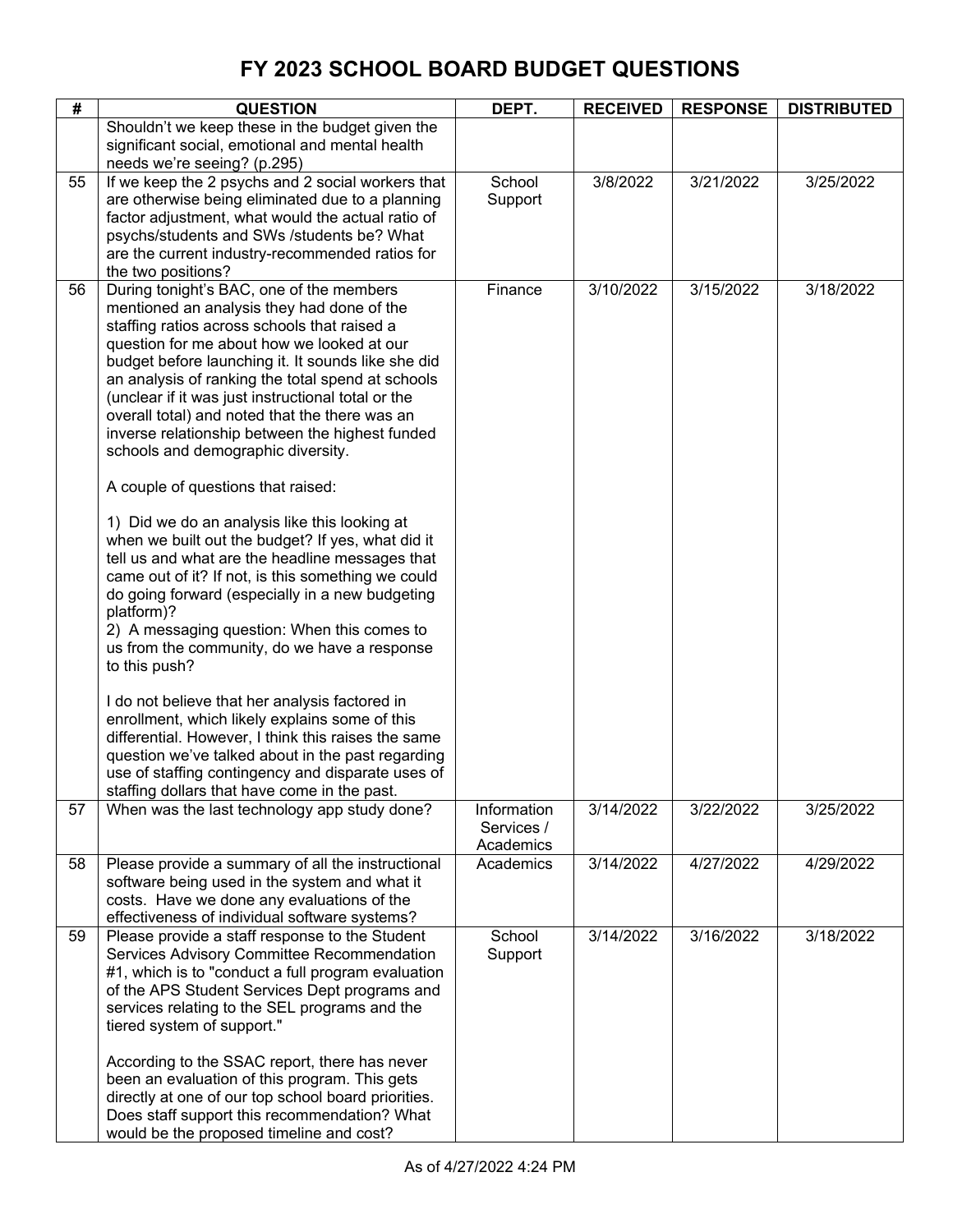| #  | <b>QUESTION</b>                                                                                                                                                                                                                                                                                                                                                                                                                                                       | DEPT.                                                    | <b>RECEIVED</b> | <b>RESPONSE</b> | <b>DISTRIBUTED</b> |
|----|-----------------------------------------------------------------------------------------------------------------------------------------------------------------------------------------------------------------------------------------------------------------------------------------------------------------------------------------------------------------------------------------------------------------------------------------------------------------------|----------------------------------------------------------|-----------------|-----------------|--------------------|
| 60 | Please provide a summary of how other school<br>divisions pay speech therapists as we have<br>heard that they are not placed on the teacher<br>salary scale as they are in APS.                                                                                                                                                                                                                                                                                       | Human<br>Resources                                       | 3/16/2022       | 3/22/2022       | 3/25/2022          |
| 61 | How many schools would be implementing the<br>responsive classroom training with the funds in<br>the FY23 budget?                                                                                                                                                                                                                                                                                                                                                     | School<br>Support                                        | 3/16/2022       | 3/25/2022       | 4/1/2022           |
| 62 | What is the savings in FY23 from not opening the<br>Planetarium? How soon would the director need<br>to be hired in order to have the Planetarium<br>ready to open in Fall 2023? Also, outline the<br>costs for field trips, buses, etc.                                                                                                                                                                                                                              | Academics /<br>Finance /<br>Facilities and<br>Operations | 3/23/2022       | 3/29/2022       | 4/1/2022           |
| 63 | How many field trips are currently funded by the<br>PTA? How many field trips outside of the<br>Outdoor Lab, swim program, and Planetarium<br>are run each year?                                                                                                                                                                                                                                                                                                      | Facilities and<br>Operations                             | 3/23/2022       | 3/29/2022       | 4/1/2022           |
| 64 | In the middle school staffing revision, is there any<br>additional staffing provided to Gunston,<br>considering that they run three separate<br>programs?                                                                                                                                                                                                                                                                                                             | Finance                                                  | 3/25/2022       | 3/29/2022       | 4/1/2022           |
| 65 | Are all of the middle school testing coordinators<br>new this year? What would be the cost of<br>converting all the MS STCs to 1.0 FTE positions?                                                                                                                                                                                                                                                                                                                     | School<br>Support /<br>Finance                           | 3/31/2022       | 4/5/2022        | 4/8/2022           |
| 66 | Reading the response to the question about<br>Discovery Streaming, Nearpod and Wixie, I'm<br>concluding that APS doesn't have real-time<br>access to usage data for our teachers and<br>students, and that this is something we have to<br>request from vendors. Is that right? I'm curious<br>whether our contracts with these vendors have<br>requested or included provisions that the district<br>is able to analyze directly how the products are<br>being used. | Academics                                                | 3/31/2022       | 4/7/2022        | 4/8/2022           |
| 67 | Could I get a little more information about what<br>kinds of data analysis the testing coordinators at<br>Title I schools are providing? It was my<br>understanding that they were coordinating test<br>administration, not analysis of test data. And<br>could I get some information about how many<br>non-Title I principals have used flex \$\$ to fund<br>testing coordinators, vs. asking their assistant<br>principals to do so?                               | Human<br>Resources                                       | 3/31/2022       | 4/27/2022       | 4/29/2022          |
| 68 | If we were able to fund one additional FTE to<br>support student math achievement, what would<br>the Academic Office recommend the position be?<br>What is the cost? Same question for five FTE's.                                                                                                                                                                                                                                                                    | Academics /<br>Finance                                   | 3/31/2022       | 4/5/2022        | 4/8/2022           |
| 69 | How many middle and high school students do<br>we have who are at basic or below basic in<br>reading (Reading Inventory and/or SOL)? And<br>above and beyond the federal \$\$ we have<br>received for tutoring, how much additional \$\$<br>would it require if we wanted to provide tutoring<br>to all MS and HS students who need<br>reading/literacy support for at least the first<br>semester of next year?                                                      | Academics                                                | 4/1/2022        | 4/27/2022       | 4/29/2022          |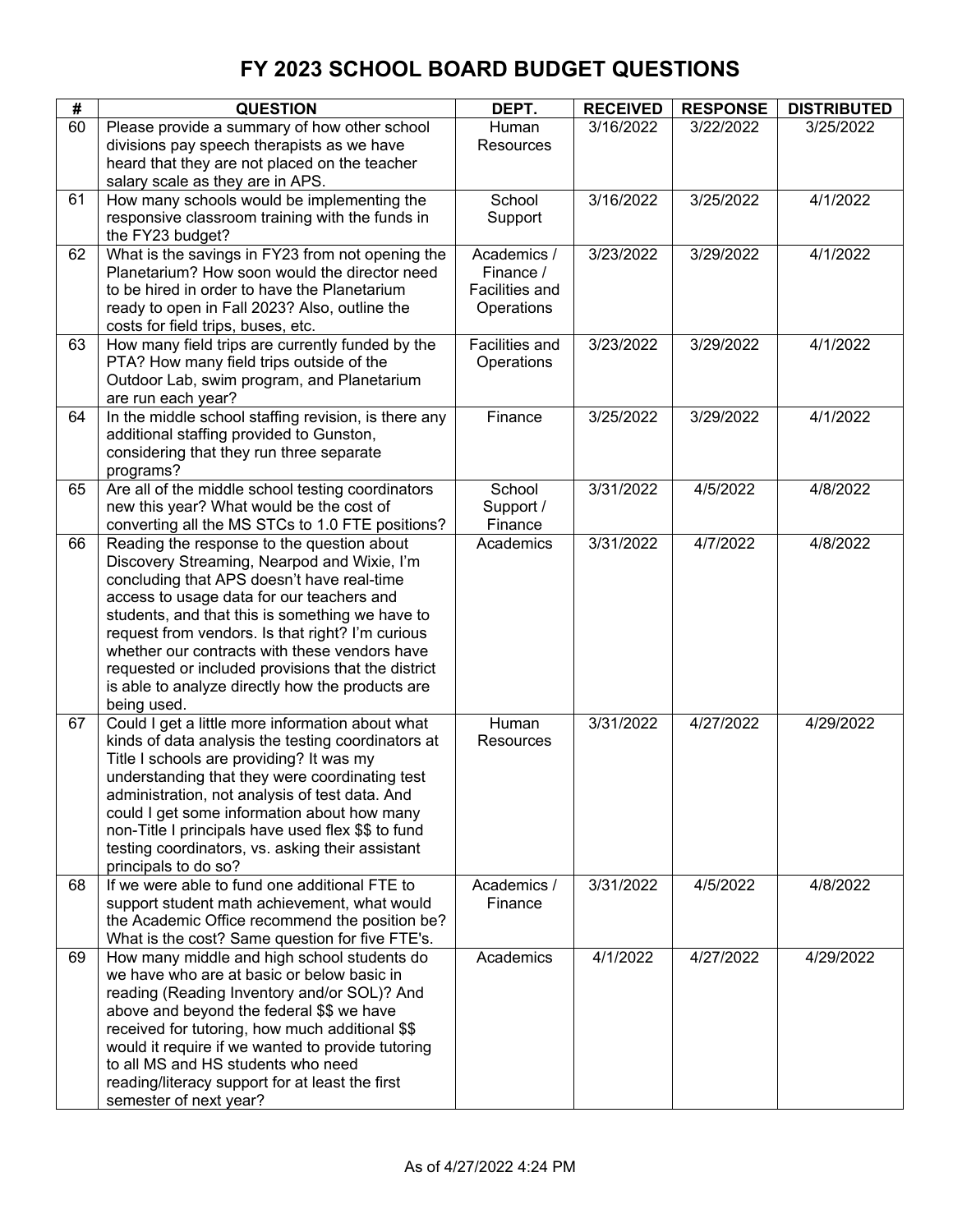| #  | <b>QUESTION</b>                                                                                                                                                                                                                                                                                                                                                                                                                                                                                                         | DEPT.                                                         | <b>RECEIVED</b> | <b>RESPONSE</b> | <b>DISTRIBUTED</b> |
|----|-------------------------------------------------------------------------------------------------------------------------------------------------------------------------------------------------------------------------------------------------------------------------------------------------------------------------------------------------------------------------------------------------------------------------------------------------------------------------------------------------------------------------|---------------------------------------------------------------|-----------------|-----------------|--------------------|
| 70 | Is the \$350K for professional development<br>through Restorative DC in the Superintendent's<br>budget proposal?<br>If not, how much do we have in the proposed<br>budget for professional development to teach<br>restorative justice and add restorative justice<br>programs?                                                                                                                                                                                                                                         | School<br>Support                                             | 4/1/2022        | 4/4/2022        | 4/8/2022           |
| 71 | What would the one-time cost be to bring the<br>ratio of psychs and social workers down to not<br>less than 1:500 for this upcoming year, pending<br>review of planning factors for future years? What<br>would the cost be to bring them down to<br>recommended ratios?<br>And, as background for considering this, what<br>has our turnover been in these positions in the<br>past year? Are all positions currently filled now?<br>Have we seen any issues in recruitment of<br>psychs and social workers this year? | <b>Human</b><br>Resources /<br>School<br>Support /<br>Finance | 4/6/2022        | 4/27/2022       | 4/29/2022          |
| 72 | Regarding the tutoring, would we be able to<br>prepay for all three years up front? If so, would<br>we be able to get a larger discount from the<br>vendor(s)?                                                                                                                                                                                                                                                                                                                                                          | Academics                                                     | 4/22/2022       | 4/27/2022       | 4/29/2022          |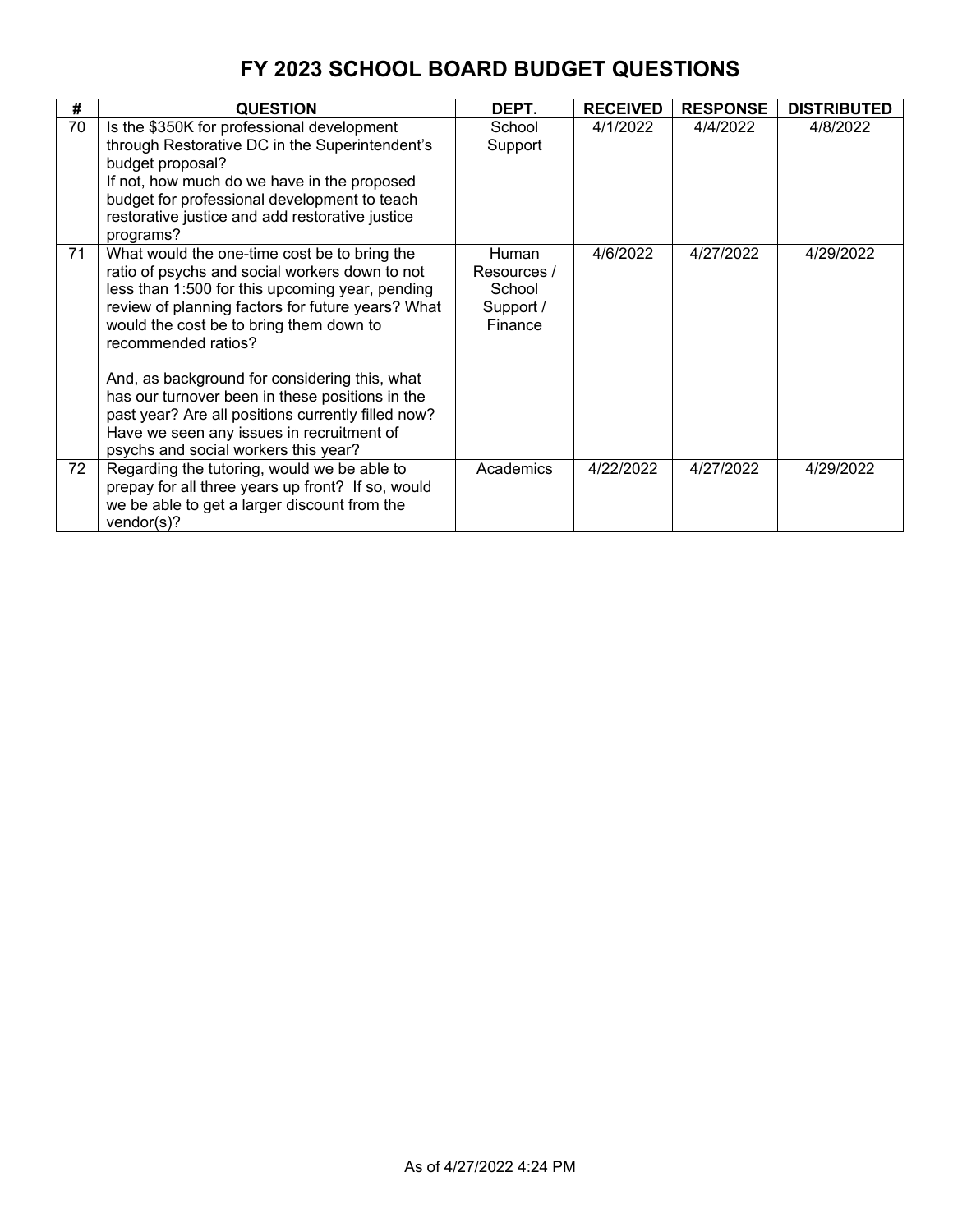## **MEMORANDUM**

- **DATE:** April 27, 2022
- **TO:** Members of the School Board
- **VIA:** Dr. Francisco Durán, Superintendent
- **FROM:** Bridget Loft, Chief Academic Officer

**BUDGET QUESTION:** Please provide a summary of all the instructional software being used in the system and what it costs. Have we done any evaluations of the effectiveness of individual software systems?

**RESPONSE:** The Office of Educational Technology is conducting vendor meetings with Discovery Streaming, Wixie, Nearpod, and SeeSaw to discuss teacher usage, student usage, costs, and features; this will be utilized to conduct an internal ROI. The Office of Educational Technology will identify redundancies, identify features and programs based on developmental level and compare this information to the costs of these programs. These programs are being reviewed as we pay for the full versions and they have been included in recent budgets. We are currently vetting Learn Platform and Lightspeed which could assist in providing data usage for programs that are not an APS approved resource. These are resources that schools and/or teachers have purchased by circumventing the approval process and using school funds.

| Vendor                     | Pricing   | <b>Contract Terms</b> | <b>Notes</b>                                                                                 |
|----------------------------|-----------|-----------------------|----------------------------------------------------------------------------------------------|
| <b>Discovery Streaming</b> | \$77,220  | Annual                | Usage data is low, since<br>07/2021 only 6,500<br>students have used a<br>Discovery product. |
| Wixie                      | \$40,554  | Annual                | Only being used at a few<br>schools                                                          |
| Nearpod                    | \$122,000 | Annual                | Used in secondary mainly,<br>not all features and<br>functions are being utilized.           |
| SeeSaw                     | \$41,899  | Bi-annual             | Being used in PK-2 heavily<br>for product submission by<br>students.                         |

The attached document lists additional instructional software and the associated costs.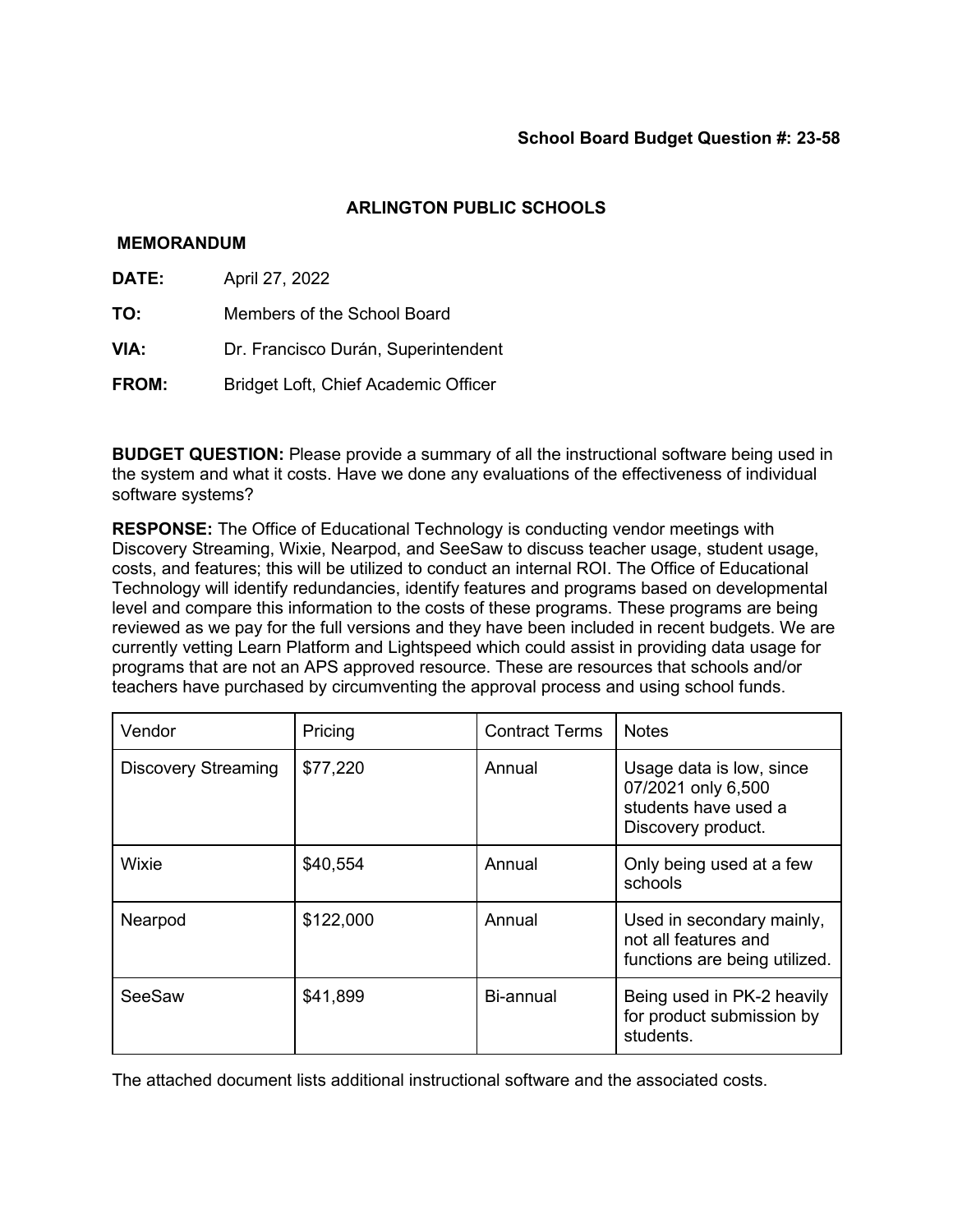#### 23‐58 Summary of Instructional Software

| <b>Department</b> | <b>Office - Manages the contract</b> | <b>Software</b>                                                      | Amountl                |
|-------------------|--------------------------------------|----------------------------------------------------------------------|------------------------|
| Academics         | Academics                            | MasteryConnect Assessment System                                     | \$149,890.00           |
| Academics         | Academics                            | Edmentum                                                             | \$207,105.00           |
| Academics         | <b>Arst Education</b>                | Sibelius                                                             | \$12,000.00            |
| Academics         | Arts Education                       | Noteflight                                                           | \$1,500.00             |
| Academics         | <b>Arts Education</b>                | Soundtrap                                                            | \$1,500.00             |
| Academics         | <b>Arts Education</b>                | Guitar Curriculum                                                    | \$1,000.00             |
| Academics         | <b>Arts Education</b>                | <b>Choral Tracks</b>                                                 | \$7,000.00             |
| Academics         | <b>Arts Education</b>                | Finale                                                               | \$3,000.00             |
| Academics         | <b>Arts Education</b>                | <b>Smart Music</b>                                                   | \$20,000.00            |
| Academics         | <b>Arts Education</b>                | <b>Essential Elements Interactive</b>                                | \$17,000.00            |
| Academics         | <b>ATSS</b>                          | <b>Learning Ally</b>                                                 |                        |
| Academics         | <b>CTE</b>                           | <b>PLTW</b>                                                          | \$16,600.00            |
| Academics         | <b>CTE</b>                           | l-Car                                                                | \$1,100.00             |
| Academics         | <b>CTE</b>                           | Transeo                                                              | \$2,500.00             |
| Academics         | <b>CTE</b>                           | Knowledge Matters - Yorktown - Sports Marketing & Wakefield - Sports | \$5,085.00             |
|                   |                                      | Marketing (3 yrs. subsription)                                       |                        |
| Academics         | <b>CTE</b>                           | <b>IMACS</b>                                                         | \$559.72               |
| Academics         | <b>CTE</b>                           | Learn by Doing - Albert                                              | \$2,019.00             |
| Academics         | <b>CTE</b>                           | CodeHS                                                               | \$5,200.00             |
| Academics         | <b>CTE</b>                           | Coding Room                                                          | \$3,750.00             |
| Academics         | <b>CTE</b>                           | Knowledge Matters - Washington-Liberty - Virtual Business Management | \$1,295.00             |
| Academics         | <b>CTE</b>                           | Knowledge Matters - Yorktown - Virtual Business Management           | \$1,795.00             |
| Academics         | <b>CTE</b>                           | Knowledge Matters - Wakefield - Virtual Business Management          | \$1,795.00             |
| Academics         | <b>CTE</b>                           | Knowledge Matters - Wakefield - Entrepreneurship                     | \$2,595.00             |
| Academics         | <b>CTE</b>                           | Knowledge Matters - Yorktown - Entrepreneurship                      | \$2,595.00             |
| Academics         | <b>CTE</b>                           | Knowledge Matters - Washington-Liberty - Entrepreneurship            | \$2,595.00             |
|                   | <b>CTE</b>                           | Sketchbook Pro (one time cost)                                       | \$9,495.25             |
| Academics         |                                      | Robot Virtual Worlds for VEX Robotics                                | \$1,990.00             |
| Academics         | <b>CTE</b>                           |                                                                      |                        |
| Academics         | <b>CTE</b><br><b>CTE</b>             | Ucertify (curriculum & testing)<br>Rouxbe - Culinary Subscription    | \$2,250.00<br>\$999.99 |
| Academics         |                                      |                                                                      |                        |
| Academics         | <b>CTE</b>                           | Cosmetology & Barbering Milady                                       | \$16,653.50            |
| Academics         | <b>CTE</b>                           | Strengthening Family & Self Online Text, 6 year subscription         | \$2,014.76             |
| Academics         | <b>CTE</b>                           | <b>Culinary Arts ATP</b>                                             |                        |
| Academics         | <b>CTE</b>                           | (AutoDesk) AutoCAD                                                   | Free                   |
| Academics         | <b>CTE</b>                           | (AutoDesk) Building Design Suite Ultimate                            | Free                   |
| Academics         | <b>CTE</b>                           | (Raspberry Pi 2) Windows 10 IoT Core                                 | Free                   |
| Academics         | <b>CTE</b>                           | Adobe Acrobat Professional                                           | Provided by IS         |
| Academics         | <b>CTE</b>                           | <b>Adobe Creative Cloud</b>                                          | Provided by IS         |
| Academics         | <b>CTE</b>                           | Alice                                                                | Free                   |
| Academics         | <b>CTE</b>                           | Arduino                                                              | Free                   |
| Academics         | <b>CTE</b>                           | Audacity w/LAME plug-in                                              | Free                   |
| Academics         | <b>CTE</b>                           | <b>Baby Control Center</b>                                           | Free                   |
| Academics         | <b>CTE</b>                           | <b>BASIC Stamp Editor</b>                                            | Free                   |
| Academics         | <b>CTE</b>                           | Blender                                                              | Free                   |
| Academics         | <b>CTE</b>                           | BlocklyPropClient                                                    | Free                   |
| Academics         | <b>CTE</b>                           | Bridge Designer (select schools)                                     | Free                   |
| Academics         | <b>CTE</b>                           | Codemeter Runtime Kit                                                | Free                   |
| Academics         | <b>CTE</b>                           | CorelDRAW Graphics Suite                                             | Free                   |
| Academics         | <b>CTE</b>                           | Eclipse                                                              | Free                   |
| Academics         | <b>CTE</b>                           | Edutyping                                                            | Free                   |
| Academics         | <b>CTE</b>                           | Everifi                                                              | Free                   |
| Academics         | <b>CTE</b>                           | GameMaker Player                                                     | Free                   |
| Academics         | <b>CTE</b>                           | GameMaker Studio                                                     | Free                   |
| Academics         | <b>CTE</b>                           | Gimp                                                                 | Free                   |
| Academics         | <b>CTE</b>                           | Git                                                                  | Free                   |
| Academics         | <b>CTE</b>                           | <b>GMetrix SMS</b>                                                   | Free                   |
| Academics         | <b>CTE</b>                           | Inkscape                                                             | Free                   |
| Academics         | <b>CTE</b>                           | <b>IrFanView</b>                                                     | Free                   |
| Academics         | <b>CTE</b>                           | IronPython                                                           | Free                   |
| Academics         | <b>CTE</b>                           | Java Development Kit (JDK & JRE)                                     | Free                   |
| Academics         | <b>CTE</b>                           | <b>jGRASP</b>                                                        | Free                   |
| Academics         | <b>CTE</b>                           | Juniper Installer Service                                            | Free                   |
| Academics         | <b>CTE</b>                           | Kodable                                                              | Free                   |
| Academics         | <b>CTE</b>                           | LearnKey                                                             | Free                   |
| Academics         | <b>CTE</b>                           | Lego Mindstorms Education EV3                                        | Free                   |
| Academics         | <b>CTE</b>                           | Lego Mindstorms NXT                                                  | Free                   |
| Academics         | <b>CTE</b>                           | Logger Pro                                                           | Free                   |
| Academics         | <b>CTE</b>                           | Mastercam X7                                                         | Free                   |
| Academics         | <b>CTE</b>                           | <b>MDSolids</b>                                                      | Free                   |
| Academics         | <b>CTE</b>                           | Microsoft Visual Studio 2017                                         | Free                   |
| Academics         | <b>CTE</b>                           | MIT App Inventor Tools                                               | Free                   |
| Academics         | <b>CTE</b>                           | ModKit for Vex                                                       | Free                   |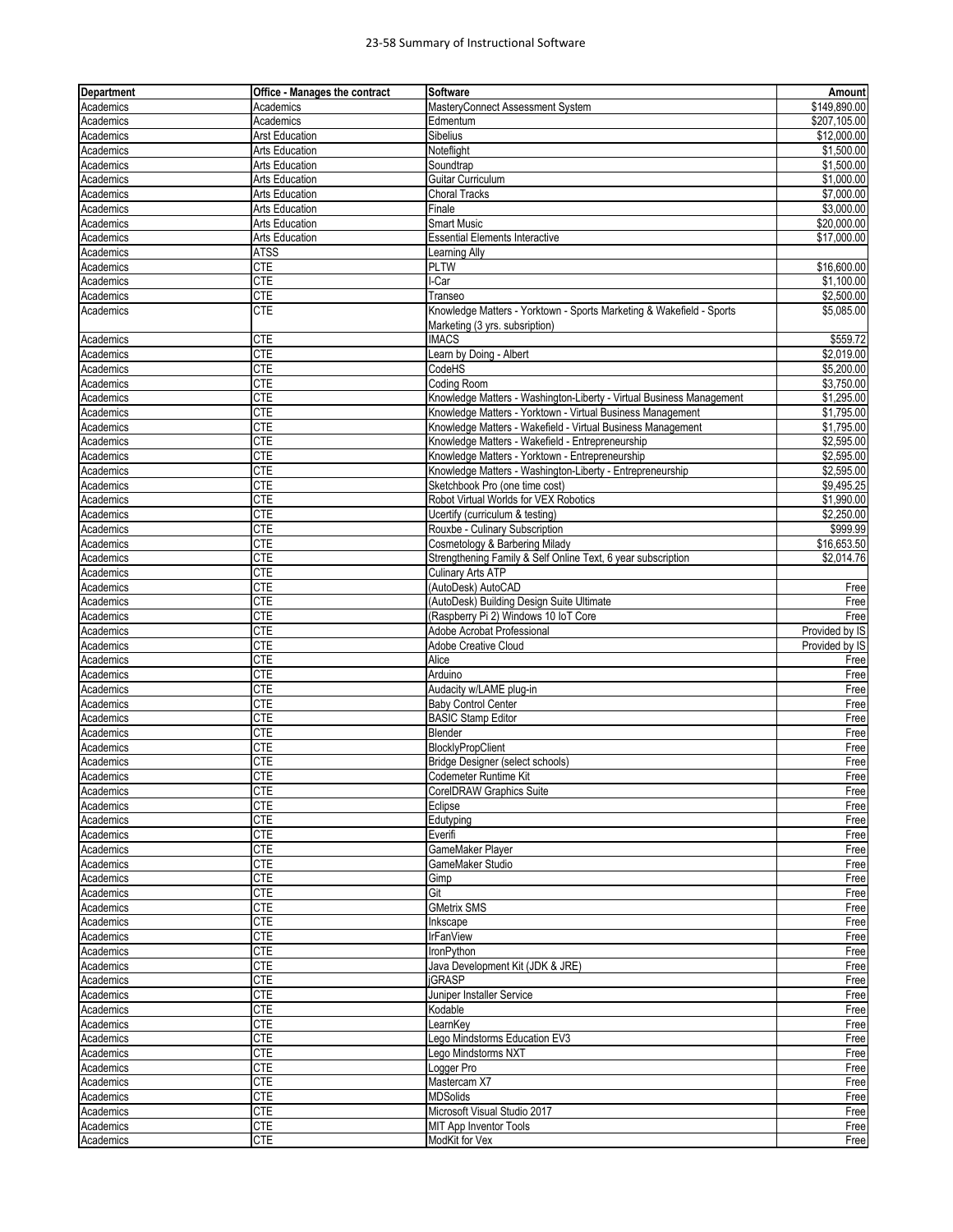#### 23‐58 Summary of Instructional Software

| <b>Department</b> | <b>Office - Manages the contract</b> | <b>Software</b>                                         | Amount                 |
|-------------------|--------------------------------------|---------------------------------------------------------|------------------------|
| Academics         | CTE                                  | NetBeans IDE (No new update as of 6/25)                 | Free                   |
| Academics         | <b>CTE</b>                           | Notepad++                                               | Free                   |
| Academics         | <b>CTE</b>                           | Ozobot - EVO by Ozobot                                  | Free                   |
| Academics         | <b>CTE</b>                           | Python Launcher                                         | Free                   |
| Academics         | <b>CTE</b>                           | Robot Virtual Worlds Challenge Pack                     | Free                   |
| Academics         | <b>CTE</b>                           | Robot Virtual Worlds Curriculum Companion               | Free                   |
| Academics         | <b>CTE</b>                           | <b>RVW Virtual Brick</b>                                | Free                   |
| Academics         | <b>CTE</b>                           | Scratch Jr.                                             | Free                   |
| Academics         | <b>CTE</b>                           | SketchUp Pro - 2017                                     | Free                   |
| Academics         | <b>CTE</b>                           | Sphero EDU                                              | Free                   |
| Academics         | <b>CTE</b>                           | Swift Playgrounds                                       | Free                   |
| Academics         | <b>CTE</b>                           | TinkerCAD                                               | Free                   |
| Academics         | <b>CTE</b>                           | W!SE Text To Speech                                     | Free                   |
| Academics         | <b>CTE</b>                           | Wing IDE 101                                            | Free                   |
| Academics         | <b>CTE</b>                           | Wonder Workshop: Blockly for Dash & Dot                 | Free                   |
| Academics         | <b>CTE</b>                           | Wonder Workshop: Wonder for Dash & Dot                  | Free                   |
| Academics         | <b>CTE</b>                           | Wonder Workshop: Xylo for Dash                          | Free                   |
| Academics         | <b>CTE</b>                           | Compass (updated required)                              | Free                   |
| Academics         | <b>CTE</b>                           | MicroType Pro                                           | Free                   |
| Academics         | CTE                                  | MT6 with CheckPro for C21 CSA 10e - Workstation (1.0.0) | Free                   |
| Academics         | <b>CTE</b>                           | 7-Zip                                                   | Free                   |
| Academics         | EdTEch                               | Nearpod                                                 | \$122,000.00           |
| Academics         | EdTEch                               | Wixie                                                   | \$40,554.00            |
| Academics         | <b>ELA</b>                           | Lexia                                                   | \$355,410.40           |
| Academics         | <b>ELA</b>                           | Newsela                                                 | \$106,940.00           |
| Academics         | <b>ELA</b>                           | NoRedInk                                                | \$81,600.00            |
| Academics         | <b>ELA</b>                           | TurnItIn (transitioning from Unicheck)                  | \$9,288.00             |
| Academics         | <b>ELA</b>                           | DIBELS Data System (Amplify)                            | \$19,183.50            |
| Academics         | <b>HPE</b>                           | <b>Focused Fitness</b>                                  | \$2,800.00             |
| Academics         | <b>HPE</b>                           | EverFi                                                  | \$0.00                 |
| Academics         | Library Services                     | <b>JSTOR</b>                                            | \$7,489.00             |
| Academics         | <b>Library Services</b>              | Tumbleweed                                              | \$11,900.00            |
| Academics         | Library Services                     | ProQuest                                                | \$13,497.12            |
| Academics         | <b>Library Services</b>              | <b>World Book</b>                                       | \$17,373.00            |
| Academics         | Library Services                     | Ebsco                                                   | \$15,314.00            |
| Academics         | Library Services                     | Capstone                                                | \$48,939.60            |
| Academics         | Library Services                     | Noodletools                                             | $\overline{$2,394.00}$ |
| Academics         | Library Services                     | Rosen                                                   | \$5,695.00             |
| Academics         | Library Services                     | <b>Teaching Books</b>                                   | \$3,300.00             |
| Academics         | Library Services                     | Encyclopedia Britannica                                 | \$6,474.73             |
| Academics         | <b>Library Services</b>              | <b>Lincoln Press</b>                                    | \$2.119.00             |
| Academics         | Library Services                     | Cengage                                                 | \$86,460.32            |
| Academics         | Library Services                     | Infobase                                                | \$5,863.75             |
| Academics         | <b>Library Services</b>              | <b>BrainPOP</b>                                         | \$78,926.57            |
| Academics         | <b>Library Services</b>              | Mackin                                                  | \$0.00                 |
| Academics         | Library Services                     | Follett                                                 | \$0.00                 |
| Academics         | Math/ATSS                            | Dreambox                                                | \$197,900.00           |
| Academics         | Math/ATSS                            | Reflex                                                  | \$65,900.00            |
| Academics         | Mathematics                          | BrainingCamp                                            | \$3,366.00             |
| Academics         | <b>OSE</b>                           | <b>Unique Learning</b>                                  |                        |
| Academics         | <b>OSE</b>                           | My Virtual Reading Coach                                | \$2,550.00             |
| Academics         | <b>OSE</b>                           | <b>Read Naturally Live</b>                              | \$3,800.00             |
| Academics         | <b>OSE</b>                           | Readtopia                                               |                        |
| Academics         | OSE/AsTech                           | Boardmaker                                              | \$21,809.52            |
| Academics         | Secondary schools                    | Sight reading factory                                   | \$9,000.00             |
| Academics         | Social Studies                       | <b>DBQ Online</b>                                       | \$98,437.50            |
| Academics         | World Languages                      | ThisIsLanguage                                          | \$11,000.00            |
| Academics         | World Languages                      | Padlet                                                  | \$96.00                |
| Academics         | World Languages                      | Flangoo                                                 | \$2,142.00             |
| Academics         | World Languages                      | El Mundo En tus Manos                                   | \$1,630.00             |
| Academics         | World Languages                      | Quizlet                                                 | \$34.99                |
| Academics         | World Languages                      | <b>Teacher Channel</b>                                  | \$99.99                |
| Academics         | World Languages                      | <b>Cambridge University Press</b>                       | \$6,814.64             |
|                   |                                      |                                                         | $AA$ OCO $AA$ OF       |

\$1,968,434.85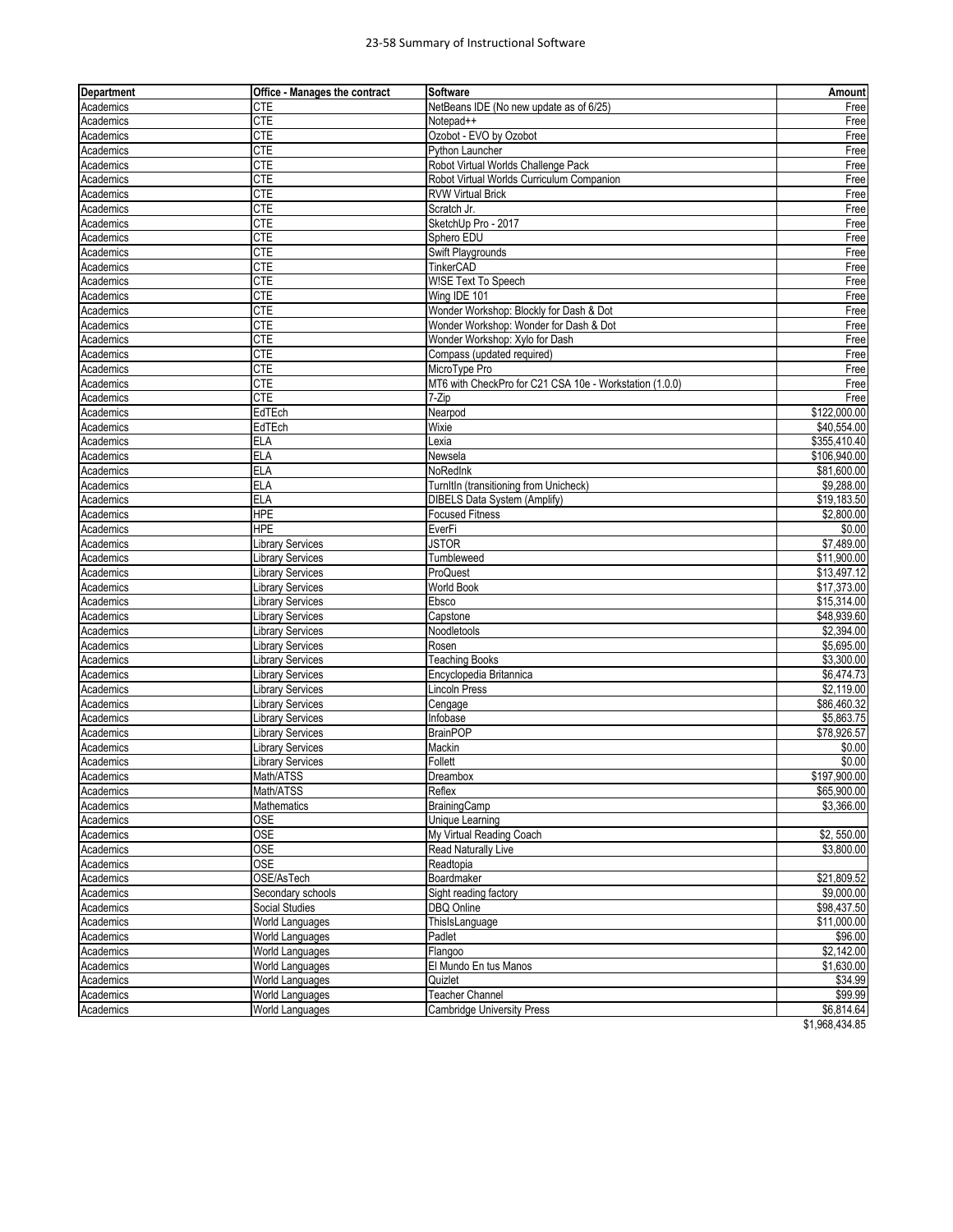### **MEMORANDUM**

**DATE:** April 27, 2022

**TO:** Members of the School Board

**VIA:** Dr. Francisco Durán, Superintendent

**FROM:** Dr. Dashan Turner, Assistant Superintendent for Human Resources

**BUDGET QUESTION:** Could I get a little more information about what kinds of data analysis the testing coordinators at Title I schools are providing? It was my understanding that they were coordinating test administration, not analysis of test data. And could I get some information about how many non-Title I principals have used flex \$\$ to fund testing coordinators, vs. asking their assistant principals to do so?

**RESPONSE**: Historically, STCs have assisted with data analysis of SOLs, support CLT meetings, intervention support, data analysis of student growth, student performance by question (SPBQ), and the coordination of multiple test types. Conducting an analysis of SPBQs provides schools with information to understand student performance on certain SOL standards as individuals (student), classroom, or grade level. Data analysis also supports the development of curricular items such as pacing documents. Data analysis is not the sole function of the school testing coordinator but an action they are instrumental in conducting.

The following non-Title I schools have assigned their staffing in such a way as to accommodate a testing coordinator position:

| <b>Arlington Traditional</b> | 1.00 |
|------------------------------|------|
| Escuela Key                  | 0.50 |
| Innovation                   | 0.40 |
| Jamestown                    | 0.20 |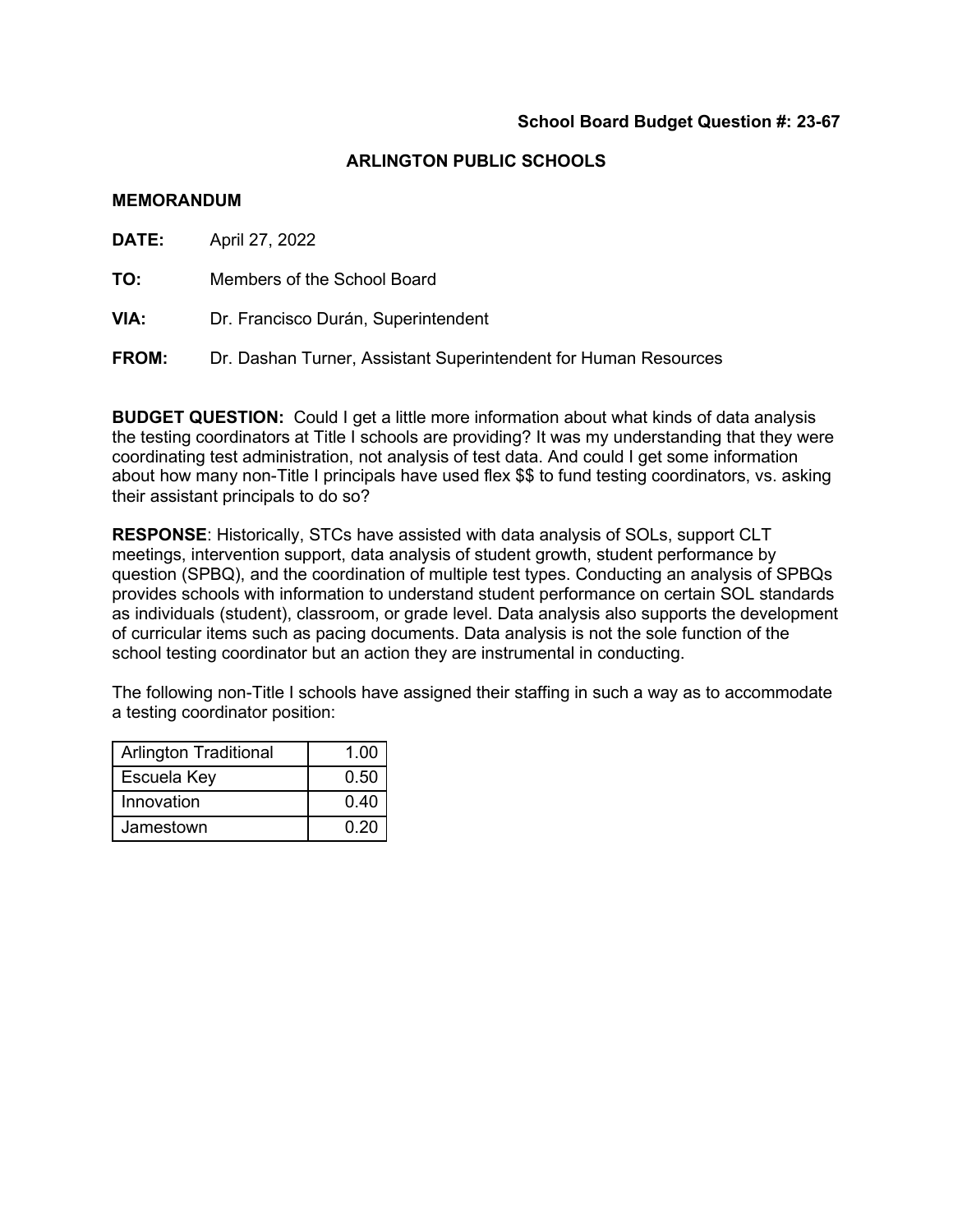$\overline{\phantom{0}}$ 

### **ARLINGTON PUBLIC SCHOOLS**

### **MEMORANDUM**

| DATE:        | April 27, 2022                                                                |
|--------------|-------------------------------------------------------------------------------|
| TO:          | Members of the School Board                                                   |
| VIA:         | Dr. Francisco Durán, Superintendent                                           |
| <b>FROM:</b> | Bridget Loft, Chief Academic Officer<br>Lori Silver, Secondary ELA Supervisor |

**BUDGET QUESTION:** How many middle and high school students do we have who are at basic or below basic in reading (Reading Inventory and/or SOL)? And above and beyond the federal \$\$ we have received for tutoring, how much additional \$\$ would it require if we wanted to provide tutoring to all MS and HS students who need reading/literacy support for at least the first semester of next year?

## **RESPONSE:**

Data for Reading Inventory (RI) are as follows:

|              | <b>Fall 2021</b>       |        |                              | Winter 2022            |        |                                     |
|--------------|------------------------|--------|------------------------------|------------------------|--------|-------------------------------------|
| <b>Grade</b> | <b>Below</b><br>Basic% | Basic% | Number of<br><b>Students</b> | <b>Below</b><br>Basic% | Basic% | <b>Number of</b><br><b>Students</b> |
| 6            | 19.4%                  | 23.4%  | 1,849                        | 16.6%                  | 18.3%  | 1,821                               |
| 7            | 15.8%                  | 18.4%  | 1,849                        | 13.8%                  | 17.5%  | 1,779                               |
| 8            | 13.6%                  | 15.3%  | 1,883                        | 12.6%                  | 14.7%  | 1,763                               |
| $9*$         | 12.3%                  | 13.9%  | 1,801                        | 17.3%                  | 14.8%  | 705                                 |

\*The number of students in ninth grade who were assessed using the Reading Inventory for Winter 2022 decreased based upon the number of students who scored in the Advanced and Proficient ranges during the beginning of year assessment window. (Those students may not have been assessed in Winter 2022.) All ninth-grade students will be assessed in May 2022 for an end of year data point.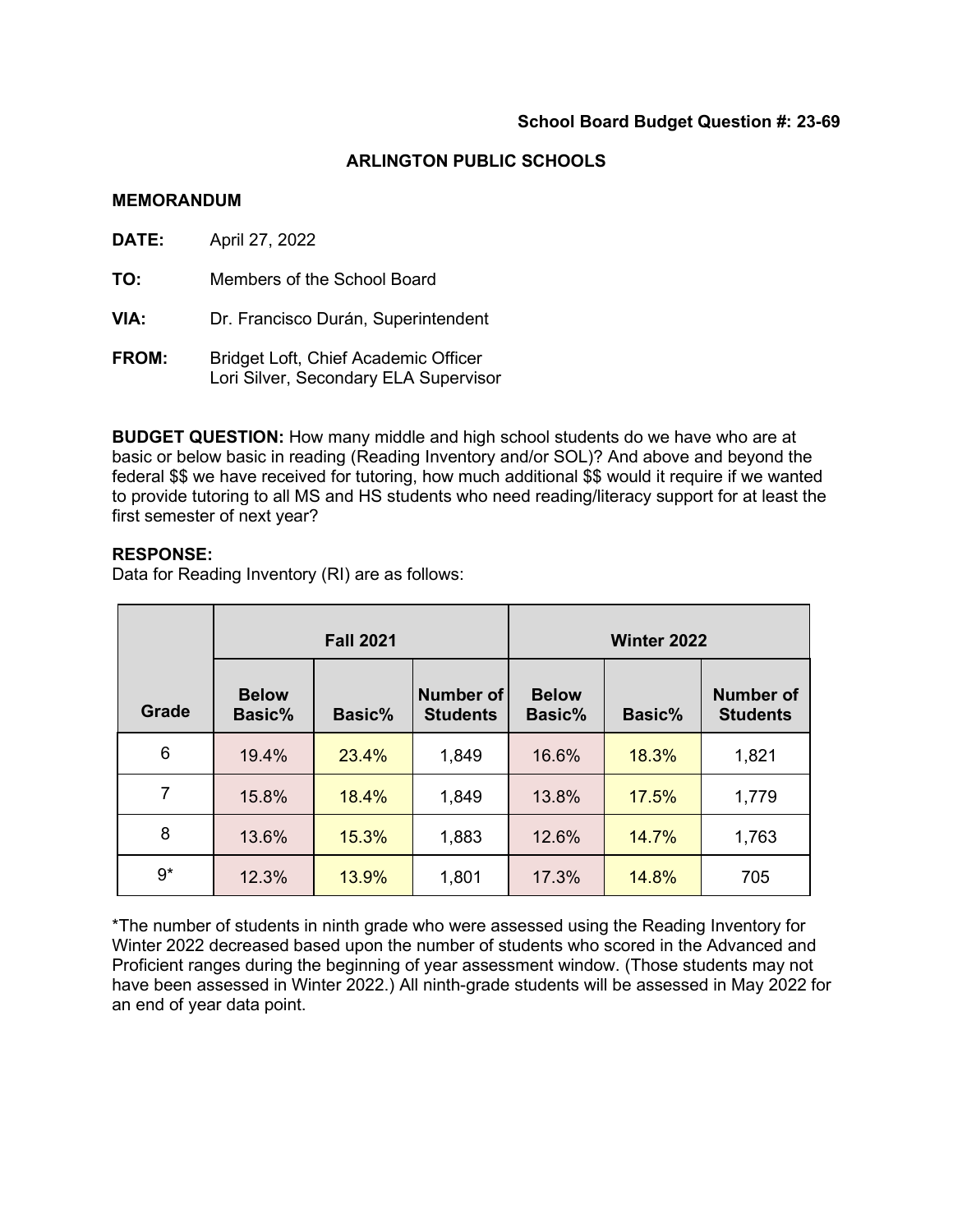|                    | 2020-21                             |                                      |                                     |                               |              |  |  |
|--------------------|-------------------------------------|--------------------------------------|-------------------------------------|-------------------------------|--------------|--|--|
|                    |                                     | <b>Pass</b>                          | Fail                                |                               |              |  |  |
| <b>Reading SOL</b> | <b>Number of</b><br><b>Students</b> | <b>Percent of</b><br><b>Students</b> | <b>Number of</b><br><b>Students</b> | Percent of<br><b>Students</b> | <b>Total</b> |  |  |
| 6 Reading          | 1,326                               | 78.8%                                | 357                                 | 21.2%                         | 1,683        |  |  |
| 7 Reading          | 1,211                               | 78.8%                                | 326                                 | 21.2%                         | 1,537        |  |  |
| 8 Reading          | 1,378                               | 81.0%                                | 322                                 | 19.0%                         | 1,700        |  |  |
| <b>EOC Reading</b> | 1,131                               | 85.1%                                | 196                                 | 14.9%                         | 1,327        |  |  |
| <b>Total</b>       | 5,046                               | 80.8%                                | 1201                                | 19.2%                         | 6,247        |  |  |

Data for the Standards of Learning Reading Assessments from Spring 2021 are as follows:

Criteria for students to receive tutoring services would primarily be based upon their performance on the Standards of Learning (SOL) assessments. The SOL data is strongly indicative of students' proficiency regarding needs for literacy instructional support. The results of the Reading Inventory (RI) screener would be used as a secondary data point to identify areas of emerging literacy needs.

There are two cost considerations for the provisioning of tutoring services for students, which are personnel and resources.

Based upon our financial estimations of hiring qualified tutors, for example, educators who are highly qualified in evidence-based interventions, the cost would be upwards of \$100 per hour, per tutor. Using the SY20-21 data trends as a baseline, with 1201 students eligible for proposed services, the projected cost would be variable based upon the number of hours per week allotted for tutoring. (For example, for 1201 students to receive two hours of tutoring per week, for 18 weeks, would cost \$4,323,600.) Funding would also need to be allocated to provide materials for tutors to use, with an estimated cost of approximately \$40,000 for resources as well as training for tutors.

The current pool of highly trained staff in evidence-based interventions is insufficient to meet the needs of all APS students needing support in an afterschool setting. The ELA Office recommends leveraging highly effective ELA or Reading teachers to tutor using a researchbased curriculum to ensure student literacy proficiency. In addition to APS teachers, the ELA Office is pursuing partnership with universities to identify additional tutors.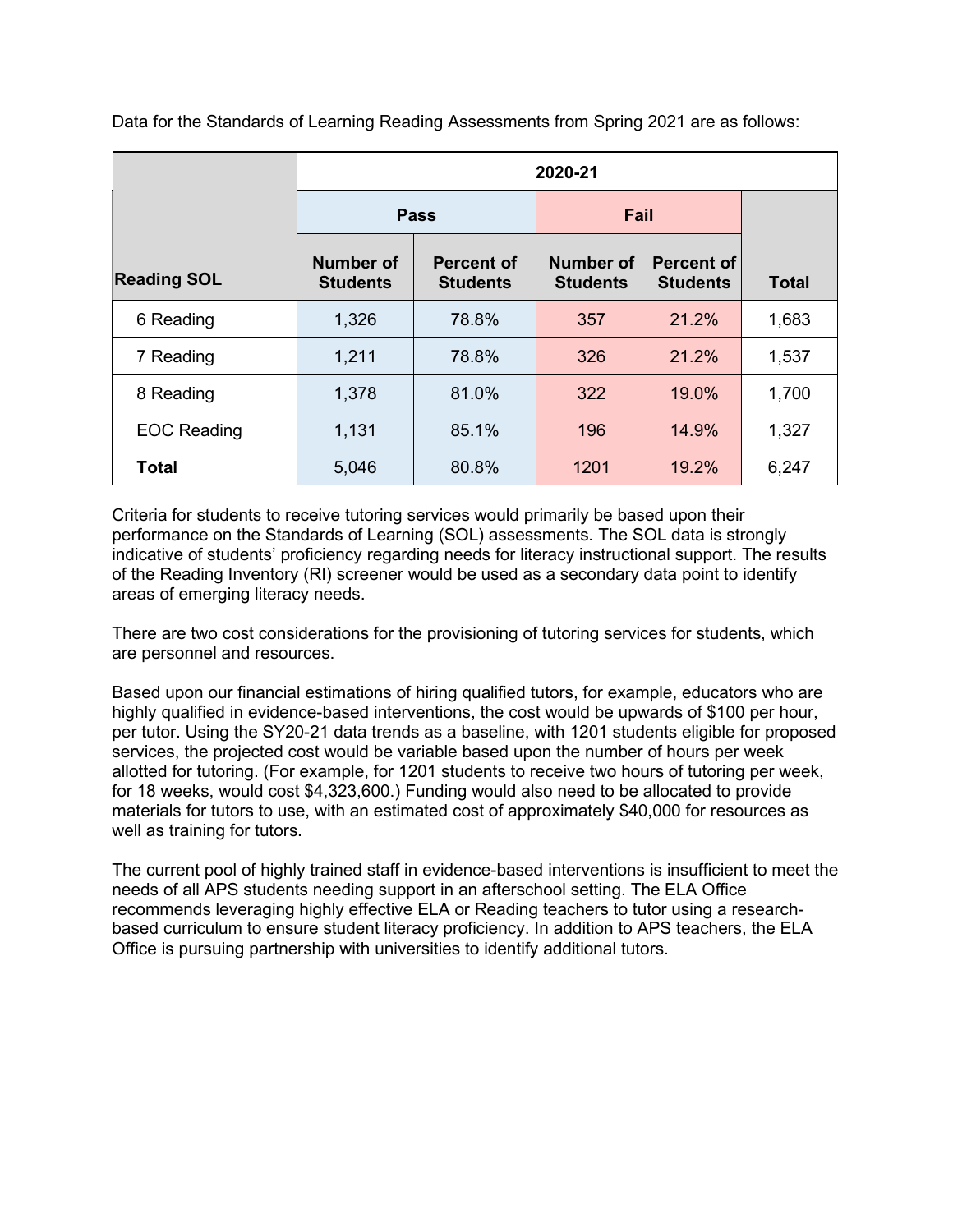### **MEMORANDUM**

**DATE:** April 27, 2022

**TO:** Members of the School Board

**VIA:** Dr. Francisco Durán, Superintendent

**FROM:** Kimberley Graves, Chief of School Support Dr. Dashan Turner, Assistant Superintendent, Human Resources Leslie Peterson, Assistant Superintendent, Finance and Management Services

**BUDGET QUESTION:** What would the one-time cost be to bring the ratio of psychs and social workers down to not less than 1:500 for this upcoming year, pending review of planning factors for future years? What would the cost be to bring them down to recommended ratios?

And, as background for considering this, what has our turnover been in these positions in the past year? Are all positions currently filled now? Have we seen any issues in recruitment of psychs and social workers this year?

**RESPONSE:** The current planning factor formula for social worker and psychologist positions is 1:775 K-12 students for each. The cost to bring the ratio down to 1:500 for both psychologists and social workers adds 37.2 positions at \$3.6M (18.6 FTEs/\$1.8M each).

The National Association of School Psychologists (NASP) recommends a ratio of 1:500 for psychologists to students. The National Association of Social Workers (NASW) recommends a ratio of 1:250 for social workers to students. The cost to bring the psychologist ratio down to 1:500 and the social worker ratio down to 1:250 adds 89.8 positions at \$8.8M (18.6 FTEs/\$1.8M for psychologists and 71.2 FTEs/\$7M for social workers).

Below you will see that our APS turnover data for school psychologists is (11.4%) and for school social workers (5%) for the 20-21 SY. APS has three vacancies currently for the 21-22 school year and three vacancies projected for the 22-23 school year. Of the six vacancies, as of April 7, 2022, Talent Acquisition and Management has offered three early contracts for the potential vacancies.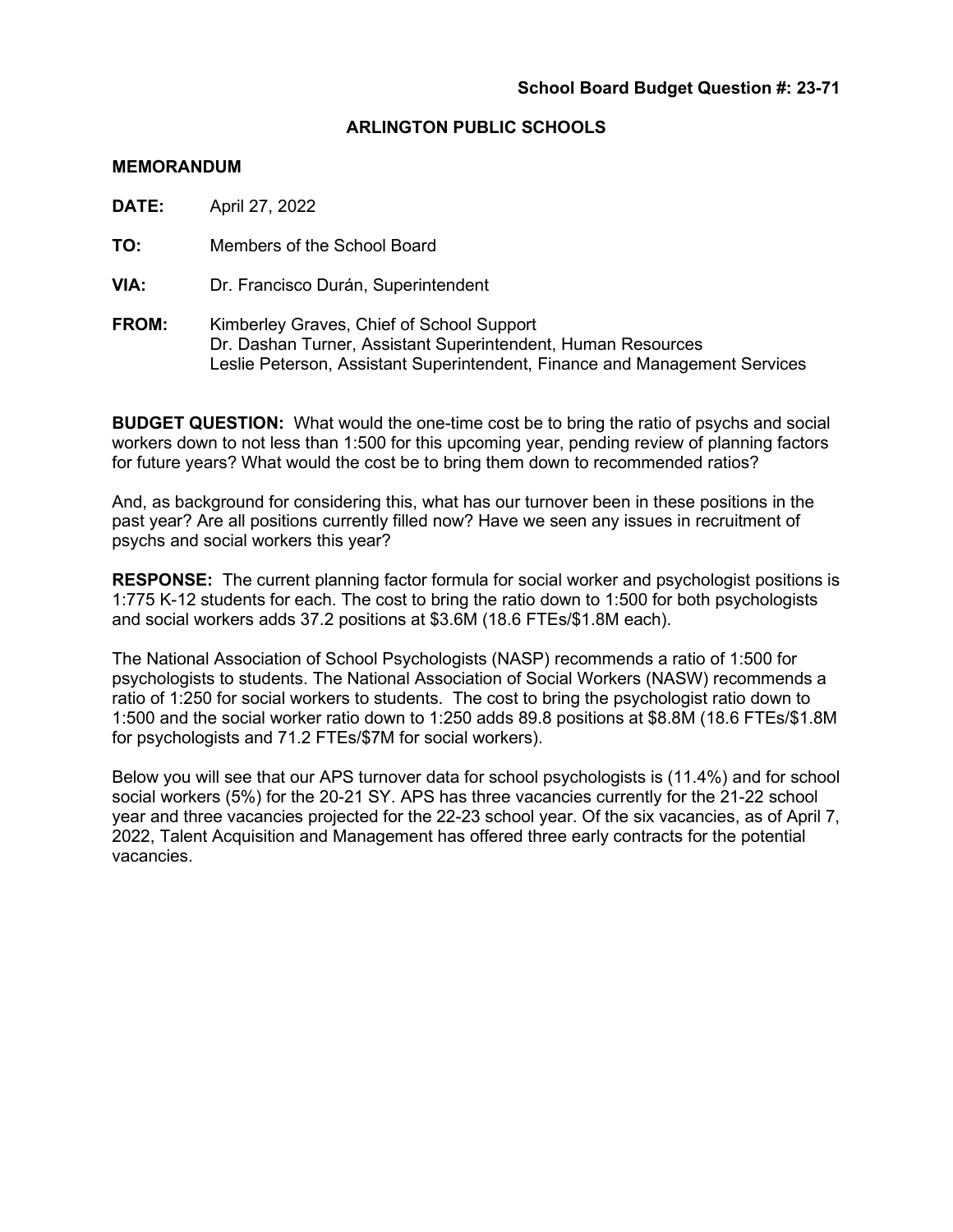With regards to social workers, APS does not have any vacancies for the 21-22 or 22-23 school year.